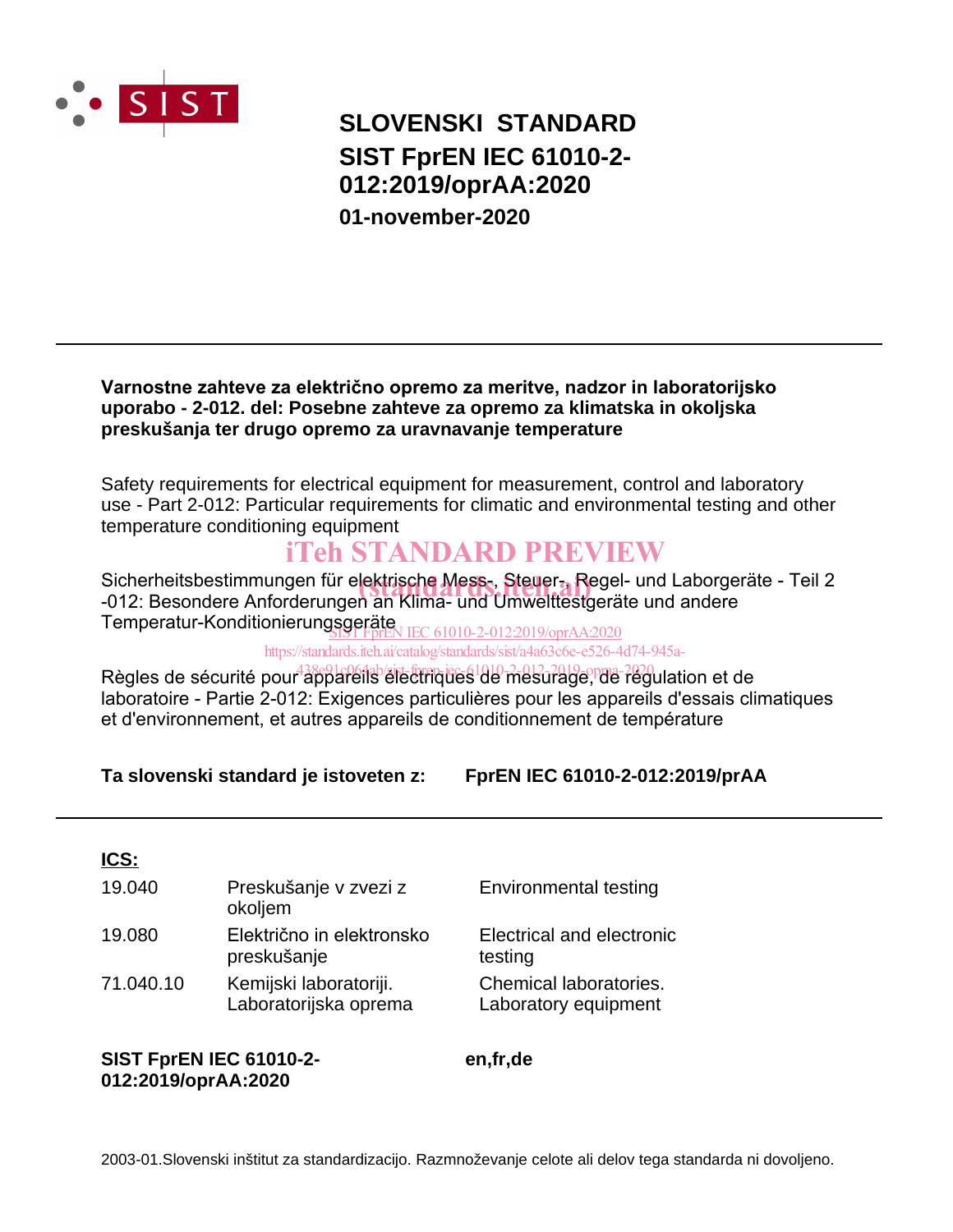**SIST FprEN IEC 61010-2-012:2019/oprAA:2020**

# iTeh STANDARD PREVIEW (standards.iteh.ai)

SIST FprEN IEC 61010-2-012:2019/oprAA:2020 https://standards.iteh.ai/catalog/standards/sist/a4a63c6e-e526-4d74-945a-438e91c064ab/sist-fpren-iec-61010-2-012-2019-opraa-2020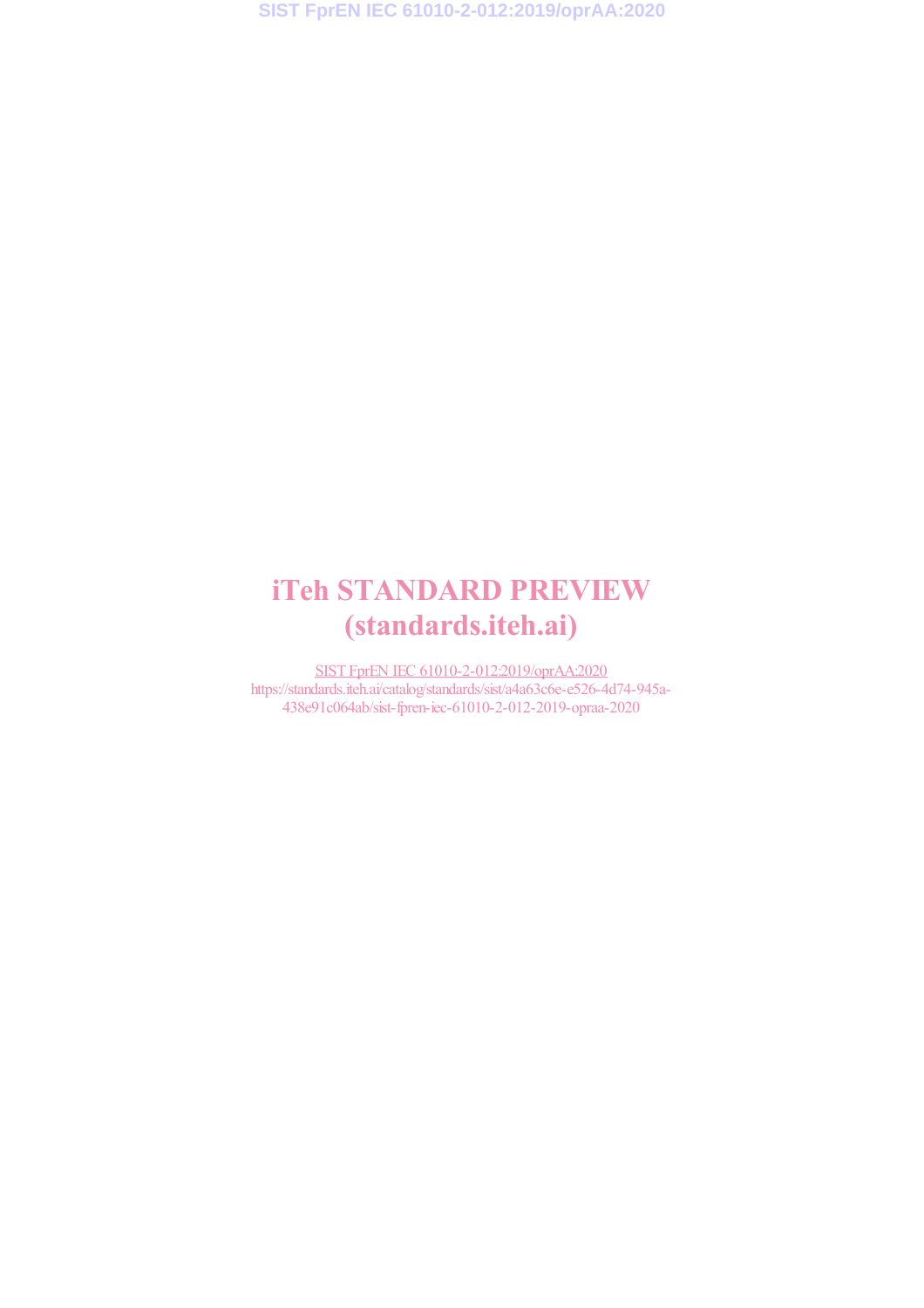**SIST FprEN IEC 61010-2-012:2019/oprAA:2020**

# EUROPEAN STANDARD NORME EUROPÉENNE EUROPÄISCHE NORM

## **DRAFT FprEN IEC 61010-2- 012:2019**

**prAA**  September 2020

ICS

English Version

## Safety requirements for electrical equipment for measurement, control and laboratory use - Part 2-012: Particular requirements for climatic and environmental testing and other temperature conditioning equipment

Règles de sécurité pour appareils électriques de mesurage, de régulation et de laboratoire - Partie 2-012: Exigences particulières pour les appareils d'essais climatiques et d'environnement, et autres appareils de conditionnement de température

 Sicherheitsbestimmungen für elektrische Mess-, Steuer-, Regel- und Laborgeräte - Teil 2-012: Besondere Anforderungen an Klima- und Umwelttestgeräte und andere Temperatur-Konditionierungsgeräte

## iTeh STANDARD PREVIEW

This draft amendment prAA, if approved, will modify the European Standard FprEN IEC 61010-2-012:2019; it is submitted to CENELEC members for enquiry. members for enquiry. Deadline for CENELEC: 2020-11-27.

It has been drawn up by CLC/TC 66X SIST FprEN IEC 61010-2-012:2019/oprAA:2020

If this draft becomes an amendment, CENELEC members are bound to comply with the CEN/CENELEC Internal Regulations which the complete the complete state of the complete of the conditions which the conditions of the conditio stipulate the conditions for giving this amendment the status of a national standard without any alteration. https://standards.iteh.ai/catalog/standards/sist/a4a63c6e-e526-4d74-945a-

This draft amendment was established by CENELEC in three official versions (English, French, German). A version in any other language made by translation under the responsibility of a CENELEC member into its own language and notified to the CEN-CENELEC Management Centre has the same status as the official versions.

CENELEC members are the national electrotechnical committees of Austria, Belgium, Bulgaria, Croatia, Cyprus, the Czech Republic, Denmark, Estonia, Finland, France, Germany, Greece, Hungary, Iceland, Ireland, Italy, Latvia, Lithuania, Luxembourg, Malta, the Netherlands, Norway, Poland, Portugal, Republic of North Macedonia, Romania, Serbia, Slovakia, Slovenia, Spain, Sweden, Switzerland, Turkey and the United Kingdom.

Recipients of this draft are invited to submit, with their comments, notification of any relevant patent rights of which they are aware and to provide supporting documentation.

Warning : This document is not a European Standard. It is distributed for review and comments. It is subject to change without notice and shall not be referred to as a European Standard.

> European Committee for Electrotechnical Standardization Comité Européen de Normalisation Electrotechnique Europäisches Komitee für Elektrotechnische Normung

**CEN-CENELEC Management Centre: Rue de la Science 23, B-1040 Brussels** 

© 2020 CENELEC All rights of exploitation in any form and by any means reserved worldwide for CENELEC Members.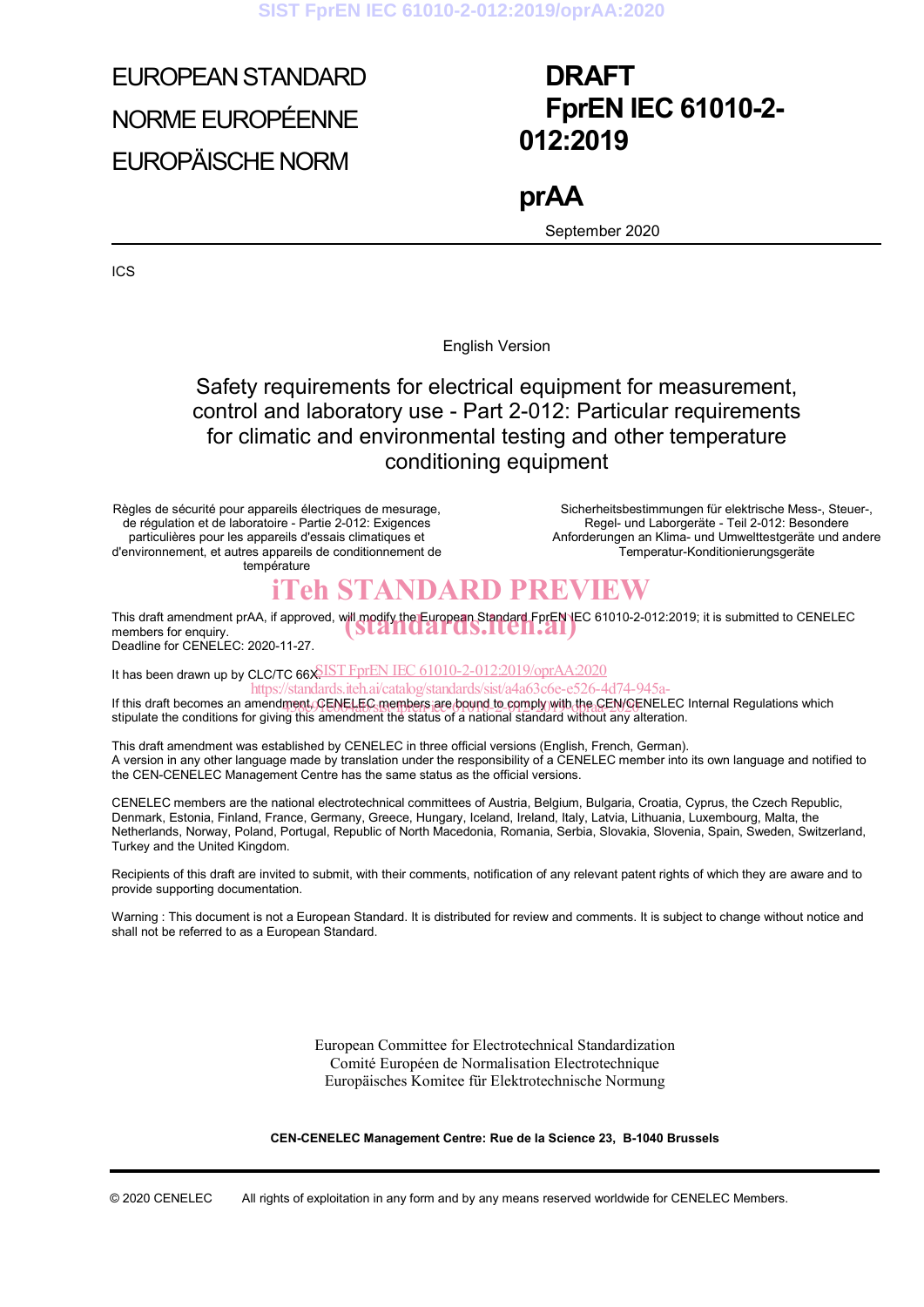## **European foreword**

This document (FprEN 61010-2-012:2019/prAA:2020) has been prepared by CLC/TC 66X "Safety of measuring, control, and laboratory equipment".

This document is currently submitted to the Enquiry.

The following dates are proposed:

- latest date by which the existence of this document has to be announced at national level  $(doa)$  dor  $+ 6$  months
- latest date by which this document has to be implemented at national level by publication of an identical national standard or by endorsement (dop) dor + 12 months
- latest date by which the national standards conflicting with this document have to be withdrawn (dow) dor + 36 months (to be confirmed or modified when voting)

This document amends FprEN 61010-2-012:2019.

This document has been prepared under a mandate given to CENELEC by the European Commission and the European Free Trade Association, and supports essential requirements of EU Directive(s).

For the relationship with EU Directive(s) see informative Annex 27, which is an integral part of this document document.

> SIST FprEN IEC 61010-2-012:2019/oprAA:2020 https://standards.iteh.ai/catalog/standards/sist/a4a63c6e-e526-4d74-945a-438e91c064ab/sist-fpren-iec-61010-2-012-2019-opraa-2020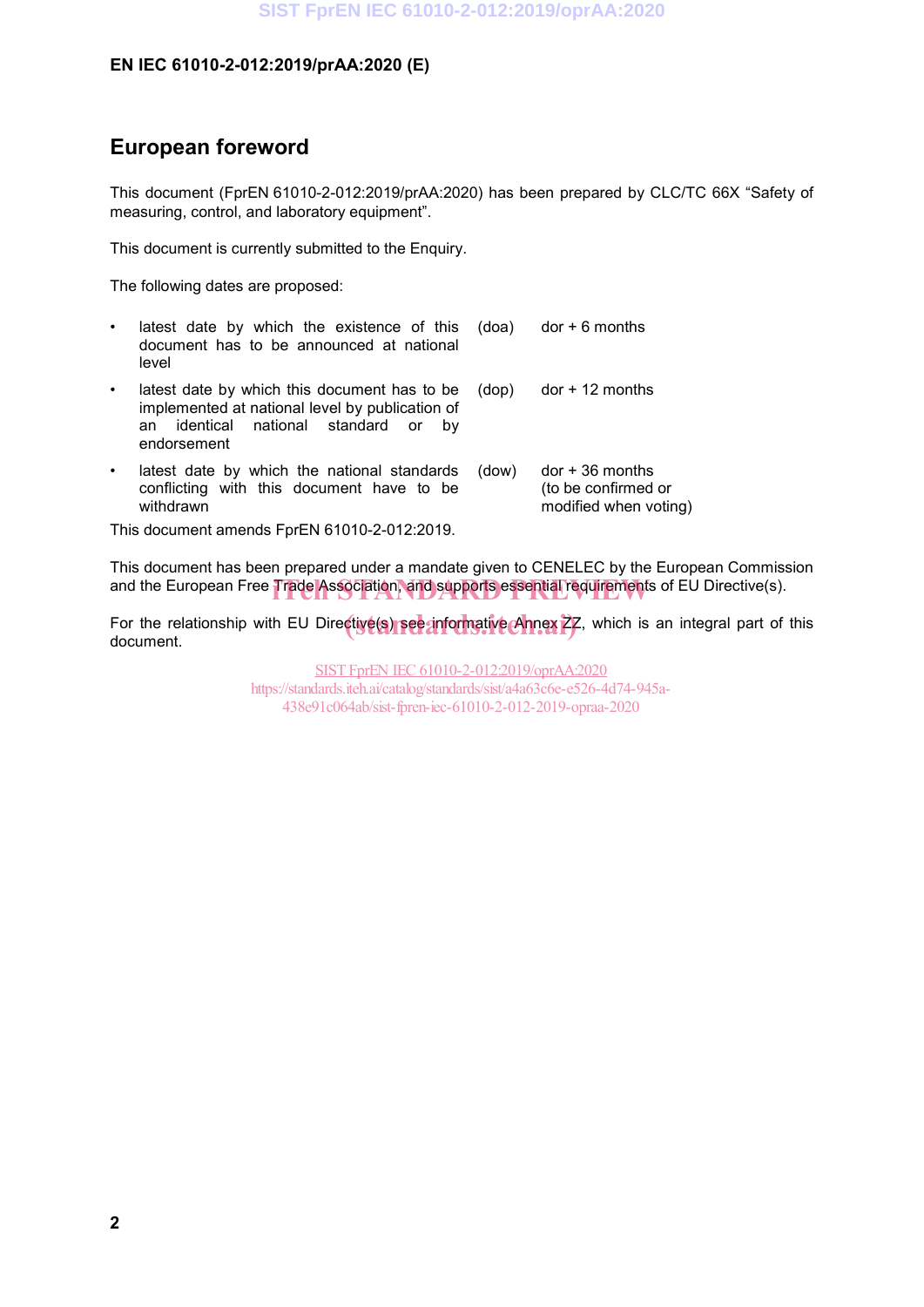## **1 Addition to Clause 2, "Normative references"**

*Add the following normative references to Clause 2:*

"EN 809, *Pumps and pump units for liquids - Common safety requirements*

EN 837-1, *Pressure gauges - Part 1: Bourdon tube pressure gauges - Dimensions, metrology, requirements and testing*

EN 837-2, *Pressure gauges - Part 2: Selection and installation recommendations for pressure gauges*

EN 837-3, *Pressure gauges - Part 3: Diaphragm and capsule pressure gauges - Dimensions, metrology, requirements and testing*

EN 1736, *Refrigerating systems and heat pumps - Flexible pipe elements, vibration isolators, expansion joints and non-metallic tubes - Requirements, design and installation*

EN 1779:1999, *Non-destructive testing - Leak testing - Criteria for method and technique selection*

EN 12178, *Refrigerating systems and heat pumps - Liquid level indicating devices - Requirements, testing and marking*

EN 12263, *Refrigerating systems and heat pumps - Safety switching devices for limiting the pressure - Requirements and tests*

EN 12284, *Refrigerating systems and heat pumps - Valves* - *Requirements, testing and marking* 

EN 12693, *Refrigerating systems and heat pumps - Safety and environmental requirements - Positive*<br>displacement refrigerant compressors *displacement refrigerant compressors*

EN 13136, *Refrigerating systems and heat pumps - <sup>2</sup>Pressure relief devices and their associated piping* - Methods for calculation<sup>://standards.iteh.ai/catalog/standards/sist/a4a63c6e-e526-4d74-945a-</sup> 438e91c064ab/sist-fpren-iec-61010-2-012-2019-opraa-2020

EN 13445 (series), *Unfired pressure vessels*

EN 13480 (series), *Metallic industrial piping*

EN 14276-1, *Pressure equipment for refrigerating systems and heat pumps - Part 1: Vessels - General requirements*

EN 14276-2, *Pressure equipment for refrigerating systems and heat pumps - Part 2: Piping - General requirements*

EN 61770, *Electric appliances connected to the water mains - Avoidance of backsiphonage and failure of hose-sets*

IEC 60204-1, *Safety of machinery - Electrical equipment of machines - Part 1: General requirements*

ISO 4126-1, *Safety devices for protection against excessive pressure — Part 1: Safety valves*

ISO 4126-2, *Safety devices for protection against excessive pressure — Part 2: Bursting disc safety devices"*

## **2 Modification to 5.4.3, "Equipment installation"**

*Add the following item after n):*

"o) Instructions on the prevention of back-siphonage into potable water systems (see 11.101)"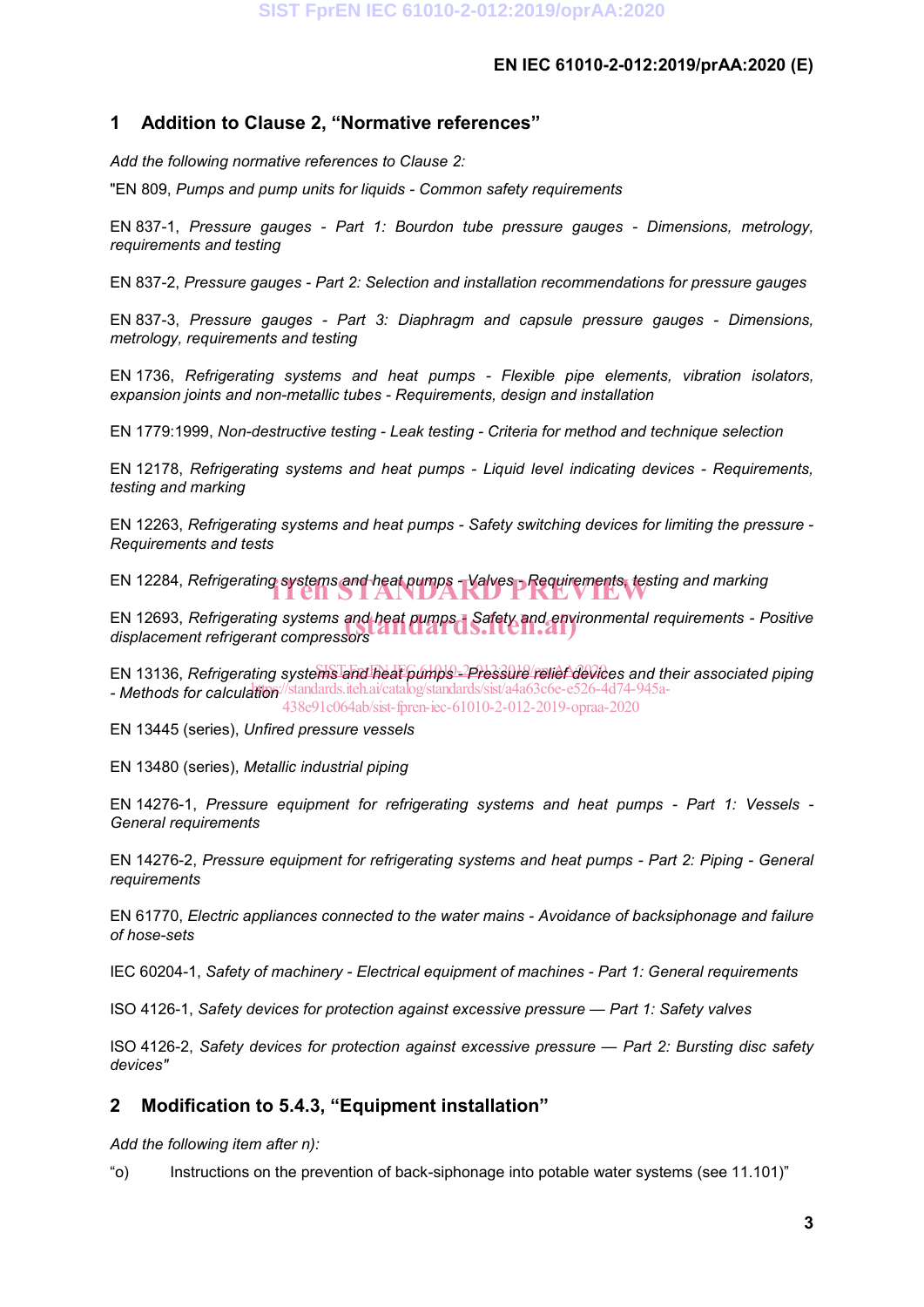#### **3 Modification to 6.8.3.1, "The a.c. voltage test"**

*Replace the first sentence by the following sentence:*

"The voltage tester shall be capable of maintaining the test voltage throughout the test **within ± 5 % of the specified value**."

#### **4 Modifications to Clause 11, "Protection against HAZARDS from fluids and solid foreign objects"**

*In 11.1, "General", delete the added text after the first conformity statement.*

*Add the following subclause:*

#### "**11.101 Protection of hot and cold water services**

Back-siphonage from the equipment to the potable water services shall be prevented by means meeting the relevant requirements of EN 61770. Attention is drawn to the existence of national and local regulations. If the means are to be provided by the RESPONSIBLE BODY, this shall be stated in the manufacturer's installation instructions.

Conformity is checked by inspection and by examination of the manufacturer's instructions."

#### **5 Modification to Annex CC, "Safety requirements for components and piping"**

## *Replace Annex CC by the following text:* **The STANDARD PREVIEW** (standormative)eh.ai)

#### Safety r<u>equirements for components an</u>d piping

https://standards.iteh.ai/catalog/standards/sist/a4a63c6e-e526-4d74-945a-

The sealed system components can be considered pressure vessels as stated in the Pressure Equipment Directive (PED) 2014/68/EU according to the classification in Table CC.1 and Table CC.2. If the components or piping are classified as a Category II or a higher pressure vessel as stated in the PED, then the requirements of Table CC.3 shall apply including the use of a Notified Body to the PED.

| <b>Fluid</b> | <b>Nature</b><br>PS (bar) $a$ |                              | V(L)     | $PS \times V$<br>(bar $\times$ L) | Category/Article                           |  |
|--------------|-------------------------------|------------------------------|----------|-----------------------------------|--------------------------------------------|--|
| if           | and                           | and                          | and      | and                               | then                                       |  |
| Group 1      | Gas                           | $\leq 0.5$                   |          | $\overline{\phantom{a}}$          | subjected<br>Not<br>to<br>PED <sub>b</sub> |  |
|              |                               |                              | $\leq 1$ | $\overline{\phantom{a}}$          | Art. 4.3 $c$                               |  |
|              |                               | $> 0.5$ and $\leq 200$       |          | $\leq 25$                         | Art. 4.3 C                                 |  |
|              |                               |                              | >1       | $> 25$ and $\leq 50$              |                                            |  |
|              |                               |                              |          | $> 50$ and $\leq 200$             | $\mathbf{  }$                              |  |
|              |                               | and $\leq$ 1<br>> 200<br>000 | $\leq 1$ | $\overline{\phantom{a}}$          | Ш                                          |  |
|              |                               | $≤ 1000$                     | >1       | $> 200$ and                       | Ш                                          |  |
|              |                               |                              |          | $≤ 1000$                          |                                            |  |
|              |                               |                              |          | > 1000                            | IV                                         |  |

**Table CC.1 — Parameters of pressure vessels according to EN 14276-1**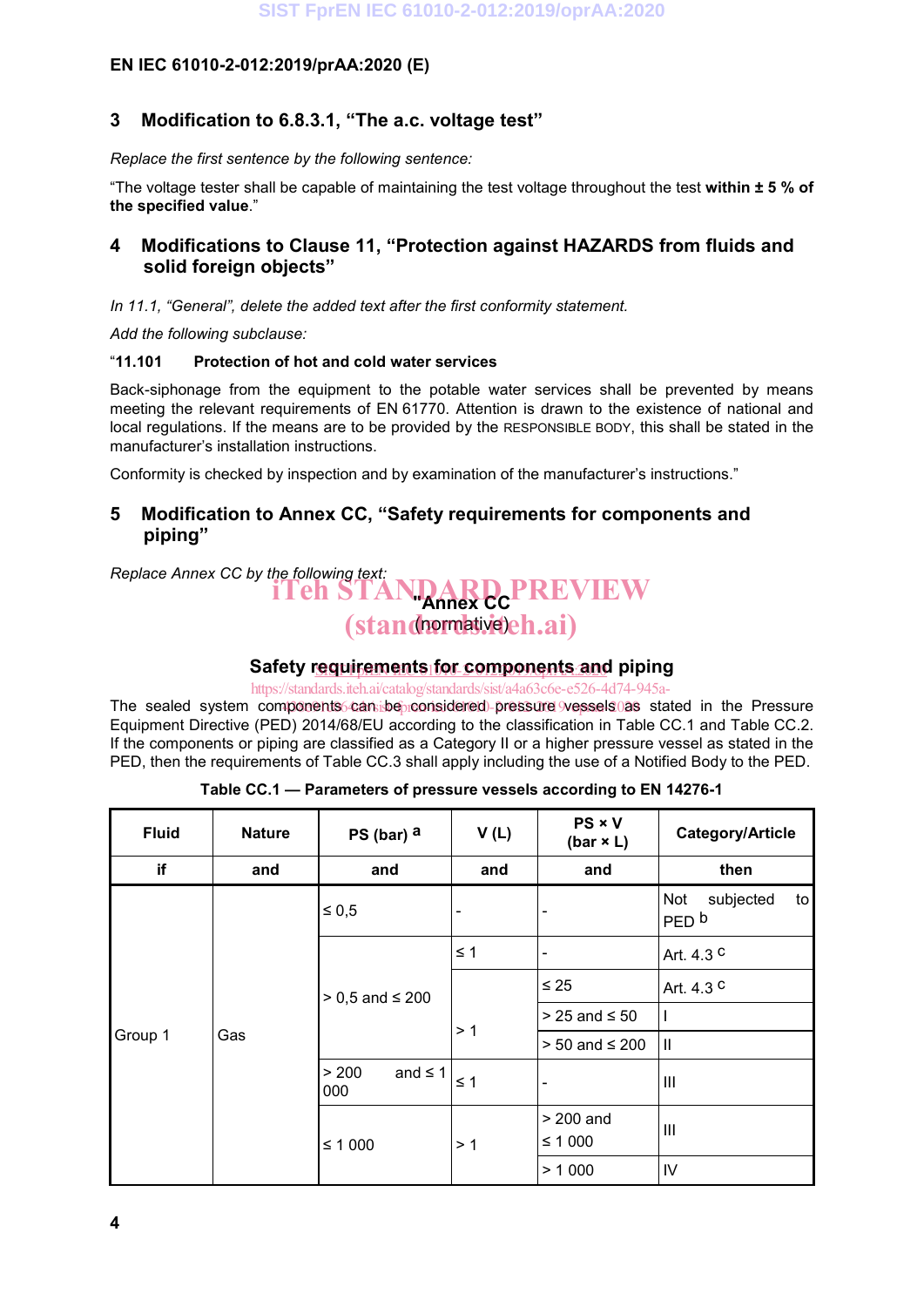| <b>Fluid</b> | <b>Nature</b><br>PS (bar) $a$ |                                                                          | V(L)      | PS × V<br>(bar $\times$ L)                | Category/Article                           |
|--------------|-------------------------------|--------------------------------------------------------------------------|-----------|-------------------------------------------|--------------------------------------------|
| if           | and<br>and                    |                                                                          | and       | and                                       | then                                       |
|              |                               | > 1000                                                                   |           | $\qquad \qquad \blacksquare$              | $\mathsf{IV}$                              |
|              | Liquid <sup>d</sup>           | $\leq 0.5$                                                               |           | $\frac{1}{2}$                             | Not<br>subjected<br>to<br>PED <sub>b</sub> |
|              |                               | $> 0.5$ and $\leq 500$                                                   | $\leq 1$  | $\overline{\phantom{a}}$                  | Art. 4.3 C                                 |
|              |                               |                                                                          |           | $\leq 200$                                | Art. 4.3 C                                 |
|              |                               | $> 0.5$ and $\leq 10$                                                    |           |                                           |                                            |
|              |                               | > 10 and ≤ 500                                                           | >1        | > 200                                     | $\mathbf{  }$                              |
|              |                               | > 500                                                                    | < 1       | $\blacksquare$                            | $\ensuremath{\mathsf{II}}$                 |
|              |                               | > 500                                                                    | > 1       | $\blacksquare$                            | $\ensuremath{\mathsf{III}}\xspace$         |
|              | Gas                           | $\leq 0.5$                                                               |           | $\qquad \qquad \blacksquare$              | Not<br>subjected<br>to<br>PED <sub>b</sub> |
|              |                               |                                                                          | $\leq 1$  | $\blacksquare$                            | Art. 4.3 C                                 |
|              |                               | $> 0.5$ and $\leq 1000$                                                  |           | $\leq 50$                                 | Art. 4.3 C                                 |
|              |                               |                                                                          |           | $> 50$ and $\leq 200$ ,                   | $\mathsf{I}$                               |
|              |                               | <b>iTeh STAN</b><br><i><b>(standards.iteh.ai)000</b></i>                 |           | $> 200$ and                               | $\vert\vert$                               |
|              |                               | <b>SIST OOO and C 61010-</b>                                             | $\leq 1$  |                                           | $\ensuremath{\mathsf{III}}\xspace$         |
| Group 2      |                               | https://standards/sist/a4a6.<br>438e91c064ab/sist-fpren-iec-61010-2-012- |           | $262.092$ and 4-945 and<br>2913000aa-2020 |                                            |
|              |                               | $> 0,5$ and $\leq 4$                                                     | >1        | > 1000                                    | $\ensuremath{\mathsf{III}}\xspace$         |
|              |                               | >4                                                                       |           | > 3000                                    | ${\sf IV}$                                 |
|              |                               | > 3000                                                                   |           |                                           | $\mathsf{IV}$                              |
|              | Liquid <sup>d</sup>           | $\leq 0.5$                                                               |           |                                           | Not<br>subjected<br>to<br>PED <sub>b</sub> |
|              |                               | $> 0.5$ and $\leq 10$                                                    |           | $\frac{1}{2}$                             | Art. 4.3 C                                 |
|              |                               | $> 10$ and $\leq 1000$                                                   | $\leq 10$ | $\overline{\phantom{a}}$                  | Art. 4.3 C                                 |
|              |                               | $> 10$ and $\leq 1000$                                                   | $>10$     | $≤ 10000$                                 | Art. 4.3 C                                 |
|              |                               | $> 10$ and $\leq 500$                                                    |           | > 10000                                   |                                            |
|              |                               | > 1000                                                                   | < 10      |                                           |                                            |
|              |                               | > 500                                                                    | > 10      | > 10000                                   | $\mathbf{II}$                              |

 $a$  1 bar = 0,1 Mpa.

 $\vert$ b PED = Pressure Equipment Directive

 $\vert$ <sup>c</sup> Art. 4.3 = reference to Article 4.3 of the Pressure Equipment Directive

<sup>d</sup> Liquids are considered to be fluids having a vapour pressure of not more than 0,5 bar above the normal atmospheric pressure (1 013 mbar)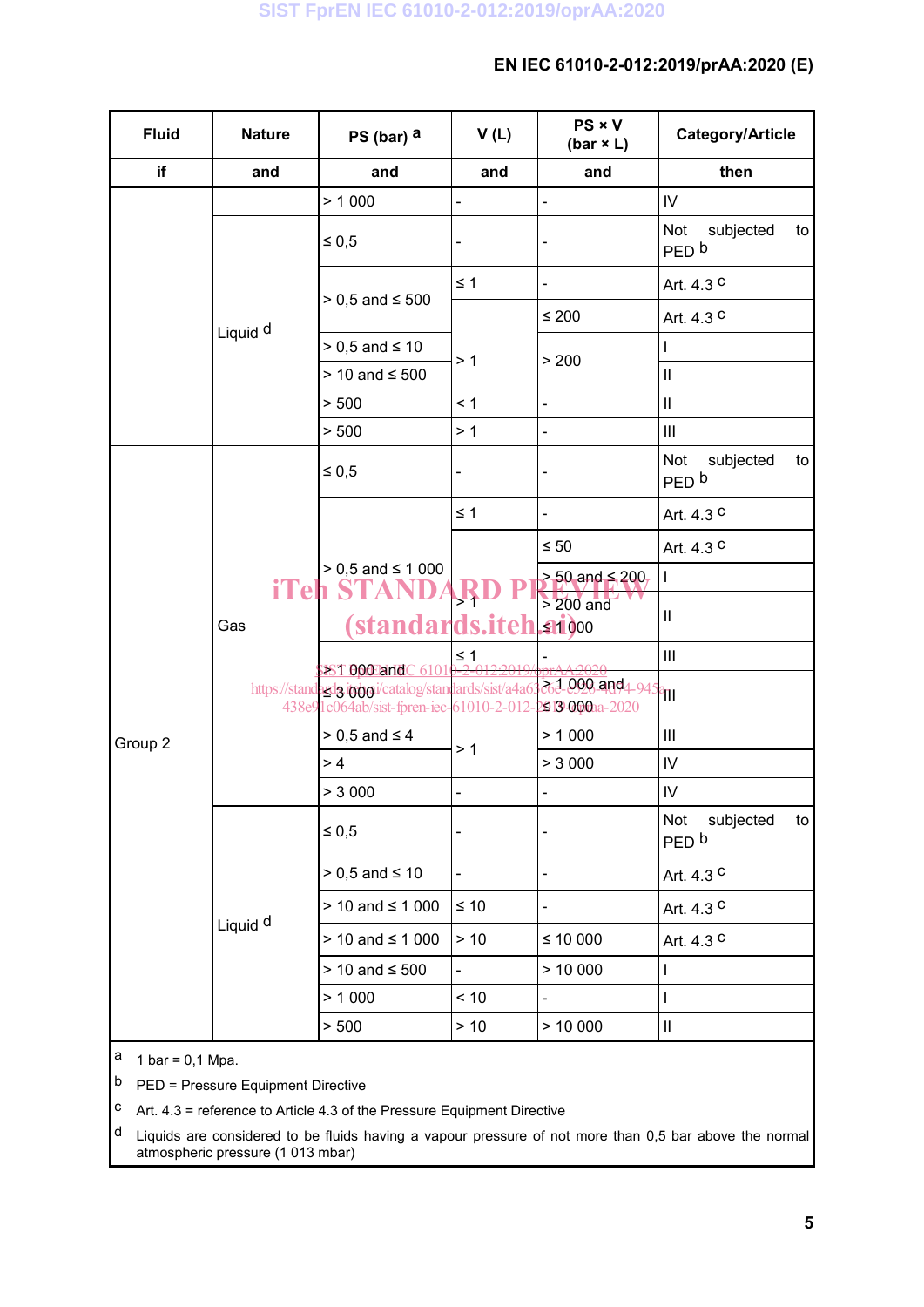| <b>Fluid</b> | <b>Nature</b>       | PS (bar) $a$          | <b>DN</b>                                                                                                           | $PS \times DN$ (bar)<br>а     | <b>Category/Article</b>                    |
|--------------|---------------------|-----------------------|---------------------------------------------------------------------------------------------------------------------|-------------------------------|--------------------------------------------|
| if           | and                 | and                   | And                                                                                                                 | and                           | then                                       |
|              | Gas                 | $\leq 0.5$            | $\overline{\phantom{a}}$                                                                                            |                               | Not<br>subjected<br>to<br>PED <sub>b</sub> |
|              |                     | > 0,5                 | $\leq 25$                                                                                                           | $\overline{\phantom{a}}$      | Art. 4.3 C                                 |
|              |                     |                       | $> 25$ and $\leq 100$                                                                                               | $≤ 1000$                      | $\mathbf{I}$                               |
|              |                     |                       | > 100 and ≤ 350                                                                                                     | $> 1000$ and<br>$≤ 3500$      | $\mathbf{  }$                              |
|              |                     |                       | > 350                                                                                                               | > 3500                        | Ш                                          |
| Group 1      |                     | $\leq 0.5$            | $\overline{\phantom{0}}$                                                                                            | $\overline{\phantom{0}}$      | Not<br>subjected<br>to<br>PED <sub>b</sub> |
|              |                     | > 0,5                 | $\leq 25$                                                                                                           | $\overline{\phantom{a}}$      | Art. 4.3 C                                 |
|              | Liquid <sup>d</sup> |                       | $\blacksquare$                                                                                                      | $\leq 2000$                   | Art. 4.3 C                                 |
|              |                     | $> 0.5$ and $\leq 10$ | $\blacksquare$                                                                                                      | > 2000                        | T                                          |
|              |                     | > 10 and ≤ 500        |                                                                                                                     |                               | $\mathbf{  }$                              |
|              |                     | > 500                 | <b>NBARD PRE</b>                                                                                                    |                               | $\mathbf{III}$                             |
| Group 2      | Gas                 | $\leq 0.5$            | <i>(standards.iteh.ai)</i>                                                                                          |                               | Not<br>subjected<br>to<br>PED <sub>b</sub> |
|              |                     |                       | SIST FprEN JEC 51010-2-012:2019/oprAA:2020<br>https://standards.iteh.ai/catalog/standards/sist/a4a63c6e-e526-4d74-9 |                               | Art. 4.3 <sup>C</sup>                      |
|              |                     |                       | 438e91c064ab/sist-fpren-iec-61010-2-012-2019oograa-2020                                                             |                               | Art. 4.3 C                                 |
|              |                     | > 0,5                 | $> 32$ and $\leq 100$                                                                                               | > 1 000 and<br>$\leq 3$ 500   | $\mathbf{I}$                               |
|              |                     |                       | $> 100$ and $\leq 250$                                                                                              | $> 3500$ and<br>$\leq 5\ 000$ | $\mathbf{I}$                               |
|              |                     |                       | > 250                                                                                                               | > 5000                        | Ш                                          |
|              | Liquid <sup>d</sup> | $\leq 0.5$            | $\qquad \qquad -$                                                                                                   | $\overline{\phantom{0}}$      | Not<br>subjected<br>to<br>PED <sub>b</sub> |
|              |                     | $> 0.5$ and $\leq 10$ | $\blacksquare$                                                                                                      |                               | Art. 4.3 C                                 |
|              |                     |                       | $\overline{\phantom{0}}$                                                                                            | $\leq 5\ 000$                 | Art. 4.3 C                                 |
|              |                     |                       | $\leq 200$                                                                                                          |                               | Art. 4.3 C                                 |
|              |                     | > 10 and ≤ 500        |                                                                                                                     | > 5000                        | $\mathsf I$                                |
|              |                     | > 500                 | > 200                                                                                                               |                               | $\vert\vert$                               |

#### **Table CC.2 — Parameters of piping according to EN 14276-2**

a  $1 \text{ bar} = 0.1 \text{ Mpa}$ .

b PED = Pressure Equipment Directive.

<sup>C</sup> Art.  $4.3$  = reference to Article 4.3 of the Pressure Equipment Directive.

d Liquids are considered to be fluids having a vapour pressure of not more than 0,5 bar above the normal atmospheric pressure (1 013 mbar).